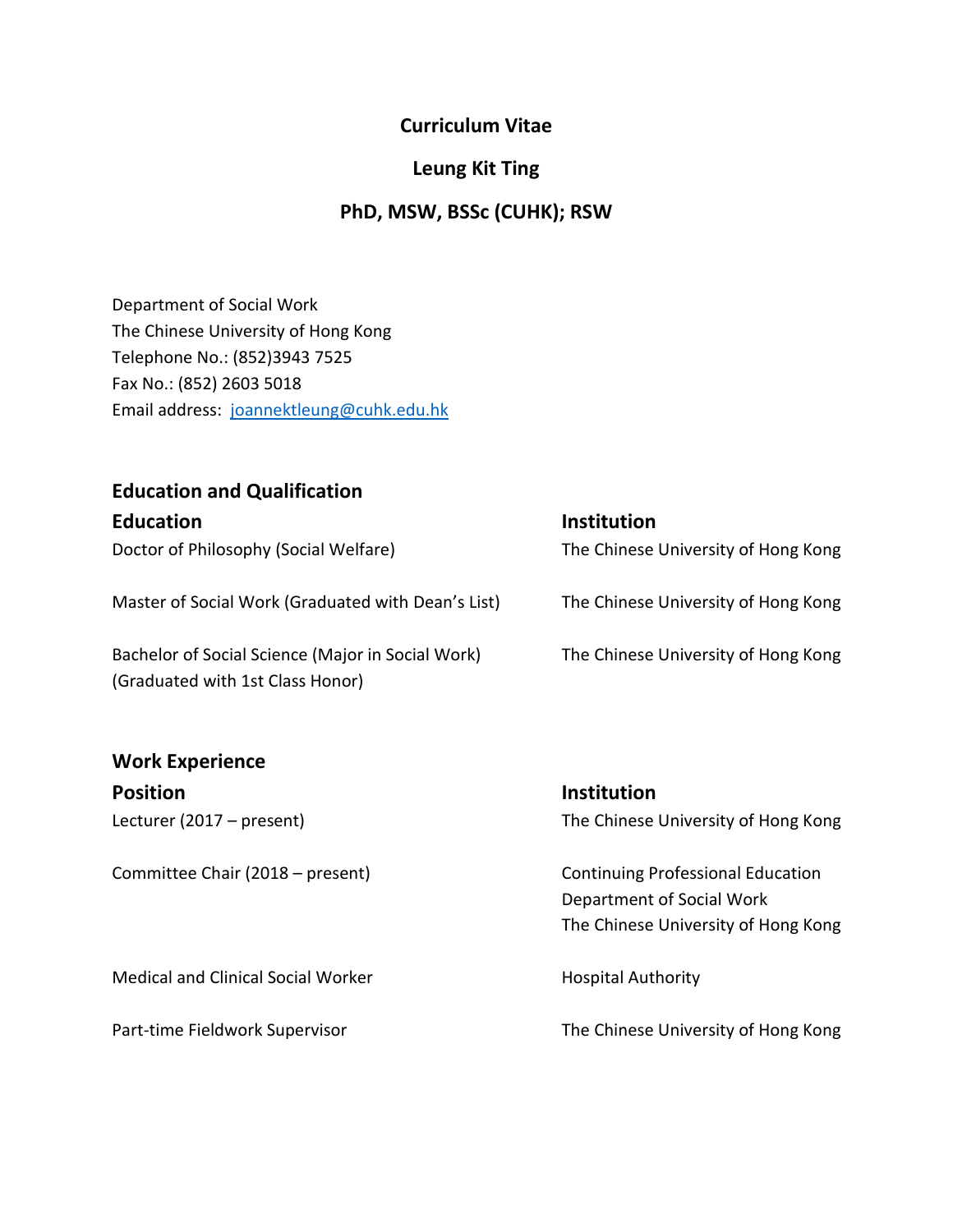| <b>Professional Qualification</b>                                                                   |                                   |  |  |
|-----------------------------------------------------------------------------------------------------|-----------------------------------|--|--|
| <b>Qualification</b>                                                                                | <b>Institution</b>                |  |  |
| Registered Social Worker                                                                            | Social Workers Registration Board |  |  |
| Fellow                                                                                              | Asian Academy of Family Therapy   |  |  |
| Accredited Assessor of Standardized Care Need<br>Assessment Mechanism for Elderly Services (Minimum | Social Welfare Department         |  |  |
| Data Set-Home Care)                                                                                 |                                   |  |  |

#### **Expertise in Social Work Practice**

I am an experienced social work practitioner in social work and health care. My specialty is to work with children and families with crisis of child abuses, parenting difficulties, developmental struggles, rare diseases as well as mental problems.

My expertise is also on working with people having acute, chronic and terminal illnesses. My key strengths are in social work palliative care for cancer and non-cancer patients, end of life care, advanced care planning and so on. Health-care decision-making dilemma, chronic disease management and patient support group service are also at my interests.

Being a clinical social work practitioner, the priority is placed on working with families and children on health issues, mental health challenges, substance abuses, emotional and behavioral problems with family-based intervention and family therapy.

| <b>Professional Training and Development</b> |                                                 |                                          |  |  |
|----------------------------------------------|-------------------------------------------------|------------------------------------------|--|--|
| Year                                         | <b>Training Programme</b>                       | Organization                             |  |  |
| February                                     | Trainer on "Social Work for Kindergarten -      | <b>Continuing Professional Education</b> |  |  |
| $2019 -$                                     | <b>Training Series"</b>                         | Department of Social Work                |  |  |
| Present                                      |                                                 | The Chinese University of Hong Kong      |  |  |
| December                                     | <b>Invited Trainer on Commissioned Training</b> | <b>Medical Social Services</b>           |  |  |
| 2019                                         | Program 2019/20 on "Recent Approach in          | <b>Hospital Authority</b>                |  |  |
|                                              | the Evaluation of Psychosocial Needs for        |                                          |  |  |
|                                              | Patients and Families Facing Chronic            |                                          |  |  |
|                                              | Illness"                                        |                                          |  |  |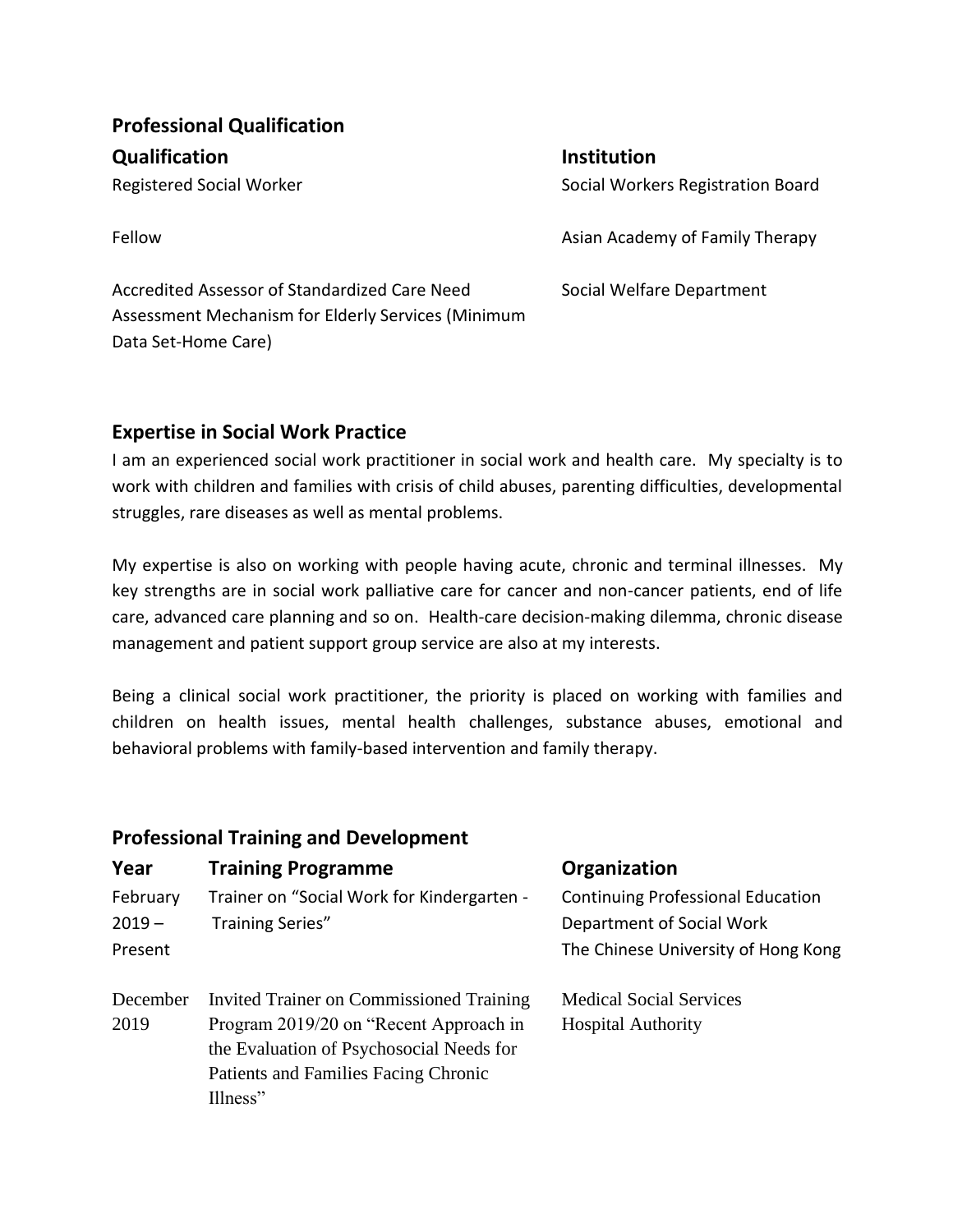| December<br>2018 | Invited Trainer on "高級研修班「家庭治療<br>的理論和實務」"                                                           | 華東理工大學社會工作系 深圳社<br>工                                                           |
|------------------|------------------------------------------------------------------------------------------------------|--------------------------------------------------------------------------------|
| March<br>2018    | Guest Trainer on 「家長如何與未婚懷孕<br>青少年子女同行」                                                              | Christian Fellowship for Pastoral<br>Care for Youth Limited                    |
| March<br>2018    | Guest Speaker on "District Training on<br>Handling of Child Abuse Case"                              | Family and Child Protection Services<br>Unit (KT)<br>Social Welfare Department |
| October<br>2017  | Invited Trainer on "Commission Program on<br><b>Child Protection Course for Pediatric</b><br>Nurses" | Hospital Authority,<br><b>Against Child Abuse</b>                              |
| Year             | <b>Professional Development</b>                                                                      | Organization                                                                   |
| $2019 -$         | Mentor on "MEL Institute Project:                                                                    | Department of Social Work                                                      |
| Present          | Certificate Training cum Mentored<br>Practicum"                                                      | The Chinese University of Hong Kong                                            |
| 2017-            | Mentor on "OSC/UBS/CUHK NGO                                                                          | Department of Social Work                                                      |
| Present          | Leadership Programme"                                                                                | The Chinese University of Hong Kong                                            |
| 2017-            | Social Work Practitioner in "Family                                                                  | Department of Social Work                                                      |
| Precent          | Research and Group Practice Centre"                                                                  | The Chinese University of Hong Kong                                            |
| 2017-            | Professional Consultation on "Training and                                                           | <b>Medical Social Services</b>                                                 |
| Present          | Development Subcommittee on Medical<br>Social Services"                                              | <b>Hospital Authority</b>                                                      |
| 2015-            | Committee Member on "Training and                                                                    | <b>Medical Social Services</b>                                                 |
| 2017             | Development Subcommittee of Medical<br>Social Services"                                              | <b>Hospital Authority</b>                                                      |
| 2013-            | Committee Member on "Working Group of                                                                | <b>Medical Social Services</b>                                                 |
| 2015             | <b>Medical Social Services on Service</b><br>Guidelines"                                             | <b>Hospital Authority</b>                                                      |